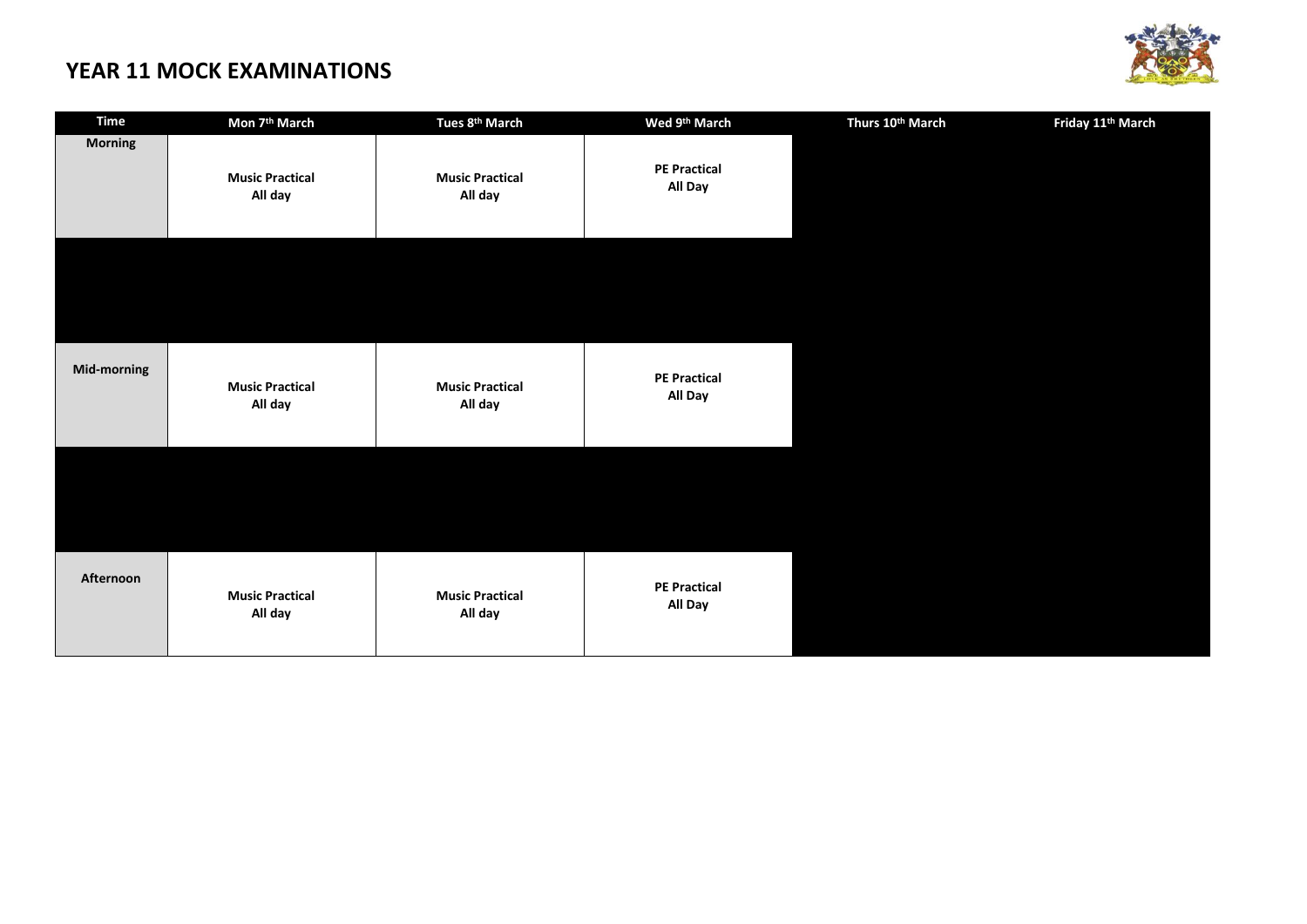

|                | <b>SPORTS HALL</b>                                                                      |                                                                                         |                                                                                                                                                                  |                                                                                                   |                                                                                                                                |  |  |
|----------------|-----------------------------------------------------------------------------------------|-----------------------------------------------------------------------------------------|------------------------------------------------------------------------------------------------------------------------------------------------------------------|---------------------------------------------------------------------------------------------------|--------------------------------------------------------------------------------------------------------------------------------|--|--|
| <b>Time</b>    | Mon 14th March                                                                          | Tues 15th March                                                                         | Wed 16th March                                                                                                                                                   | Thurs 17th March                                                                                  | Fri 18th March                                                                                                                 |  |  |
| <b>Morning</b> | 09:00<br>English Language (186)<br>Writers' viewpoints and<br>perspectives<br>1hr 45min | 09:00<br>Science (186)<br><b>Biology</b><br>1hr 45min (Triple)<br>1hr 10min (Combined)  | 09:00<br>Science (186)<br>Chemistry<br>1hr 45min (Triple)<br>1hr 10min (Combined)                                                                                | 09:00<br><b>English Literature (186)</b><br>19th century novel & poetry<br>anthology<br>1hr 45min | 09:00<br>Science (186)<br><b>Physics</b><br>1hr 45min (Triple)<br>1hr 10min (Combined)                                         |  |  |
| Mid-morning    | 11:30<br><b>Maths (186)</b><br>Non-Calculator - Paper 1<br>1hr 30min                    | 11:30<br><b>Business (121)</b><br><b>Investigating Small Business</b><br>1hr 30min      | 11:30<br><b>Maths (186)</b><br>Calculator - Paper 2<br>1hr 30min                                                                                                 | 11:30<br><b>Maths (186)</b><br>Calculator - Paper 3<br>1hr 30min                                  | 11:30<br><b>Business (121)</b><br><b>Building a Business</b><br>1hr 30min                                                      |  |  |
| Afternoon      | 14:15<br>Geography (105)<br>Our natural world<br>1hr                                    | 14:15<br><b>Religious Studies (186)</b><br><b>Thematic studies</b><br>55 <sub>min</sub> | 14:15<br>PE (59)<br><b>Fitness and Body Systems</b><br>1hr 45min<br><b>Computer Science (21)</b><br><b>Principles of Computer</b><br><b>Science</b><br>1hr 30min | 14:15<br>Geography (105)<br><b>People and society</b><br>1hr                                      | 14:15<br>French (36)<br>German (78)<br>Spanish (81)<br><b>WRITING</b><br>Foundation $-1h$<br>Higher $-$ 1h 15m<br>(x9 clashes) |  |  |